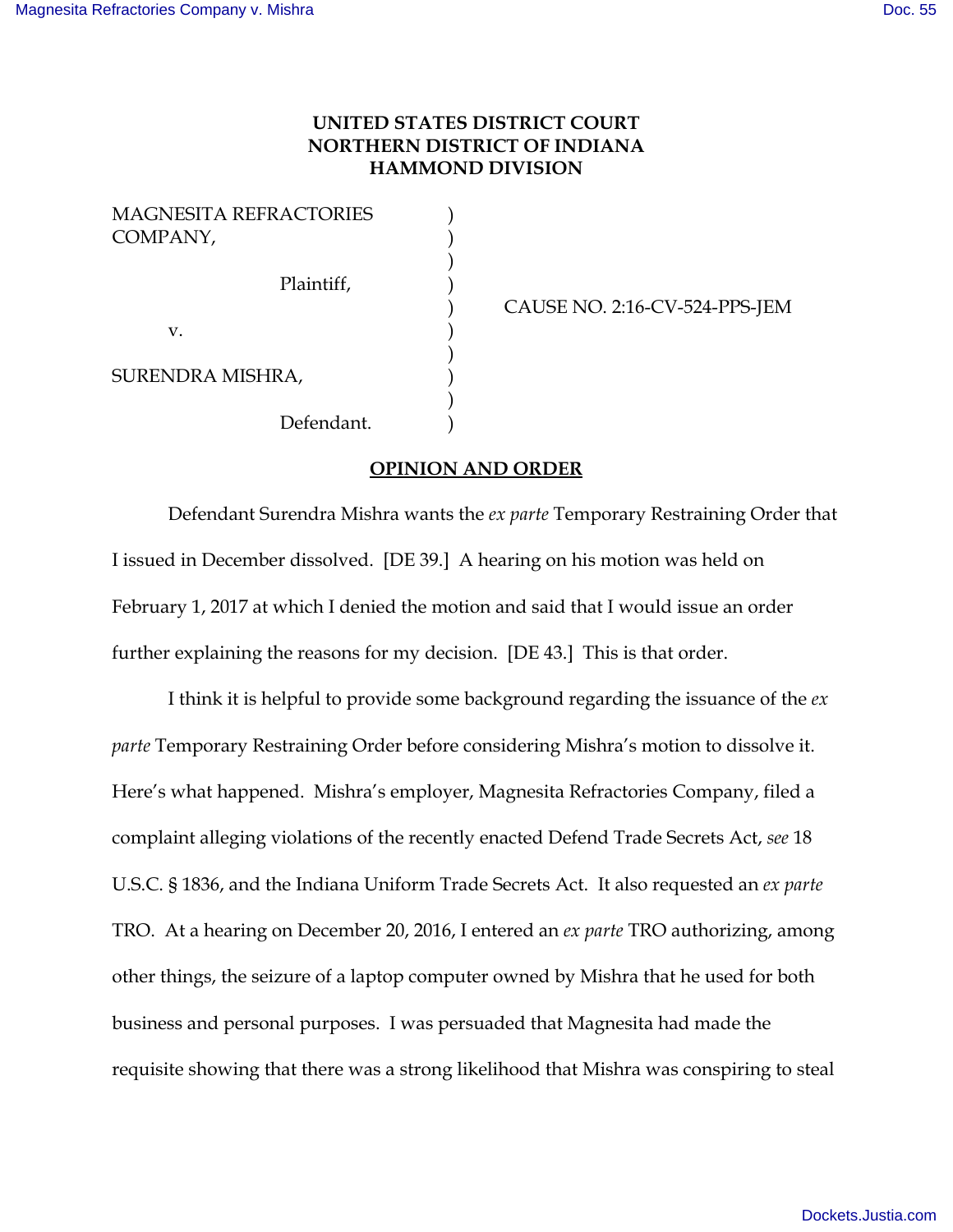Magnesita's trade secrets contained on the laptop, and that the seizure was necessary to prevent the impending harm. Mishra initially refused to comply with my Order, but subsequently appeared at a hearing on December 22, 2016 and surrendered his laptop to the Court, where it has been housed in Clerk's Office vault ever since.

At the December 22, 2016 hearing, a date for the preliminary injunction hearing was set and Mishra agreed to the extension of the TRO until that date. [DE 15; DE 49 at 22-23.] I also ordered the parties to brief the issue of what should happen with the laptop, with a focus on whether a Special Master should be appointed to deal with the issue. [DE 19, 20.] I heard from both parties regarding that issue at a January 9, 2017 hearing. The hearing was then sidetracked by a new issue raised for the first time by Mishra. He claimed that Federal Rule of Civil Procedure 64 applied to the seizure of his laptop and this mandated that the procedural requirements of the DTSA, rather than Federal Rule of Civil Procedure 65, applied to the seizure of the laptop, and required the return of the laptop. I asked the parties to brief that issue. [DE 29-31, 33-34.] I moved the preliminary injunction hearing date to allow the parties to brief the issue and, once again, Mishra consented to the extension of the TRO while they did so. [DE 46 at 12-13.]

I ultimately found in a written opinion that Rule 64 did not apply to the seizure of Mishra's laptop in this action and denied Mishra's request to return the laptop. [DE 37.] I then ordered the appointment of a Special Master to image the laptop so that it

2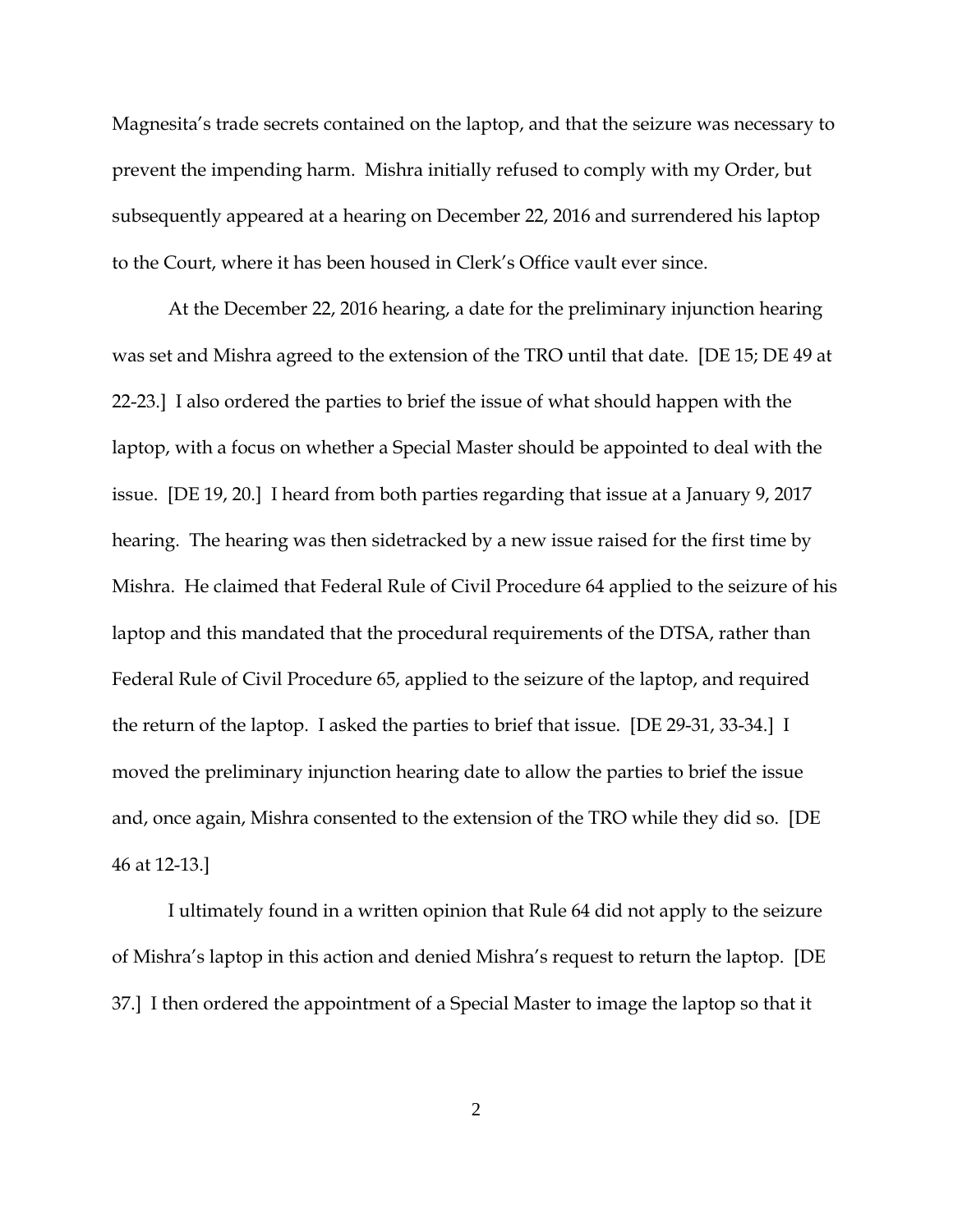may be returned to Mishra, noting that I would issue an Appointing Order establishing duties of the Special Master. [DE 39.]

It was only after all of this—3 hearings, 2 rounds of briefing issues related to the disposition of the laptop, 2 agreements to the extension of the TRO—that Mishra filed his motion to dissolve the TRO, arguing that the *ex parte* proceedings were improperly conducted, the scope of the TRO is overly broad, and the TRO is facially defective. [DE 40.] I was surprised to learn that he made the motion without bothering to review the transcript from the hearing on the TRO at which I explained in greater detail than that contained in the actual TRO my reasons for issuing it.

The decision to grant or deny a TRO, whether it be one made with or without notice, starts with a review of the operative rule, Federal Rule of Civil Procedure  $65(b)(1)$ . Here's what the rule says:

> The court may issue a temporary restraining order without written or oral notice to the adverse party or its attorney only if: (A) specific facts in an affidavit or a verified complaint clearly show that immediate and irreparable injury, loss, or damage will result to the movant before the adverse party can be heard in opposition; and (B) the movant's attorney certifies in writing any efforts made to give notice and the reasons why it should not be required.

A temporary restraining order is "an extraordinary and drastic remedy, one that should not be granted unless the movant, by a clear showing , carries the burden of persuasion." *Mazurek v. Armstrong*, 520 U.S. 968, 972 (1992) (per curiam). To warrant a TRO, a plaintiff must demonstrate: (1) a likelihood of success on the merits; (2) no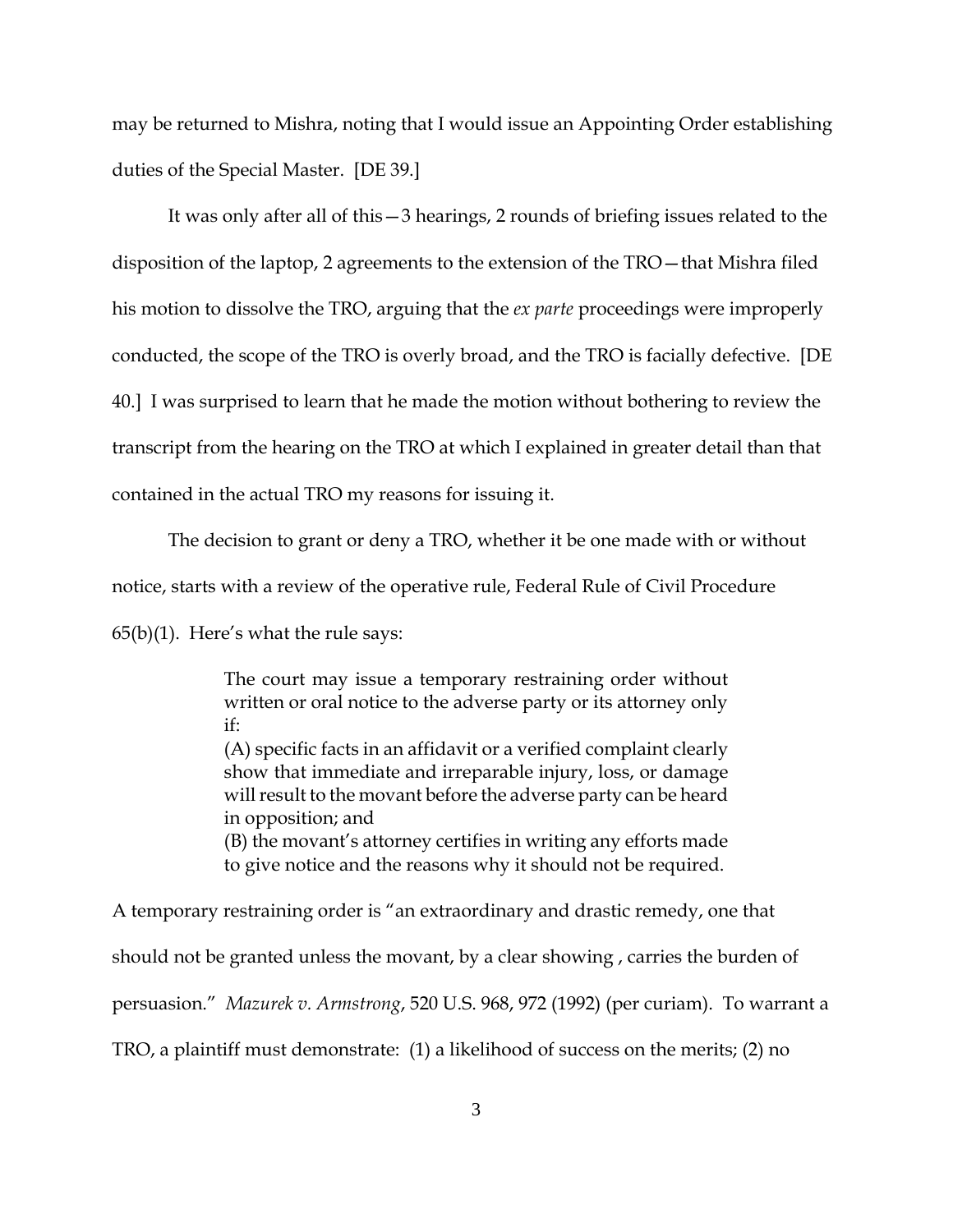adequate remedy at law exists; and (3) plaintiff will suffer irreparable harm if the TRO is not granted. See Incredible Techs., Inc. v. Virtual Techs., Inc., 400 F.3d 1007, 1011 (7th Cir. 2005). If these elements are satisfied, the Court must then balance the harm to the plaintiff if the restraining order is denied against the harm to the defendant if the restraining order is granted. *Id.* 

Along with its motion for an *ex parte* TRO, Magnesita provided a certification of its attorney declaring that notice should not be required because "it is believed that Defendant will take steps to delete or modify evidence contained on a personal laptop . . . in his possession . . . [and that] [d]estruction of this key evidence will irreparably harm Plaintiff," DE 6-1- at ¶2. Magnesita also provided as an exhibit to its complaint, an affidavit from Gustavo Franco, the Vice President Sales & Marketing for Magnesita. [DE 1-1.] Franco explained that a former Magnesita Group<sup>1</sup> Director of Sales and Marketing, Zelber Dettogne do Nasciemento, was suspended and eventually terminated for a pattern of misconduct involving improper financial payments to persons employed by Magnesita Group. He explained that as part of Magnesita's investigation into Dettogne's conduct, Magnesita identified certain emails sent to/from Mishra's personal email account that demonstrated Dettogne and Mishra's intent to create an entity with a Magnesita supplier (Xiangrong) and at least one individual at a company that had a business cooperation agreement with one of the Magnesita Group

<sup>&</sup>lt;sup>1</sup>The Magnesita Group of Companies is "a global group of companies, based in Brazil, which is dedicated to mining, producing and marketing an extensive line of refractory materials and various services."  $[DE 1-1$  at  $\P 2.]$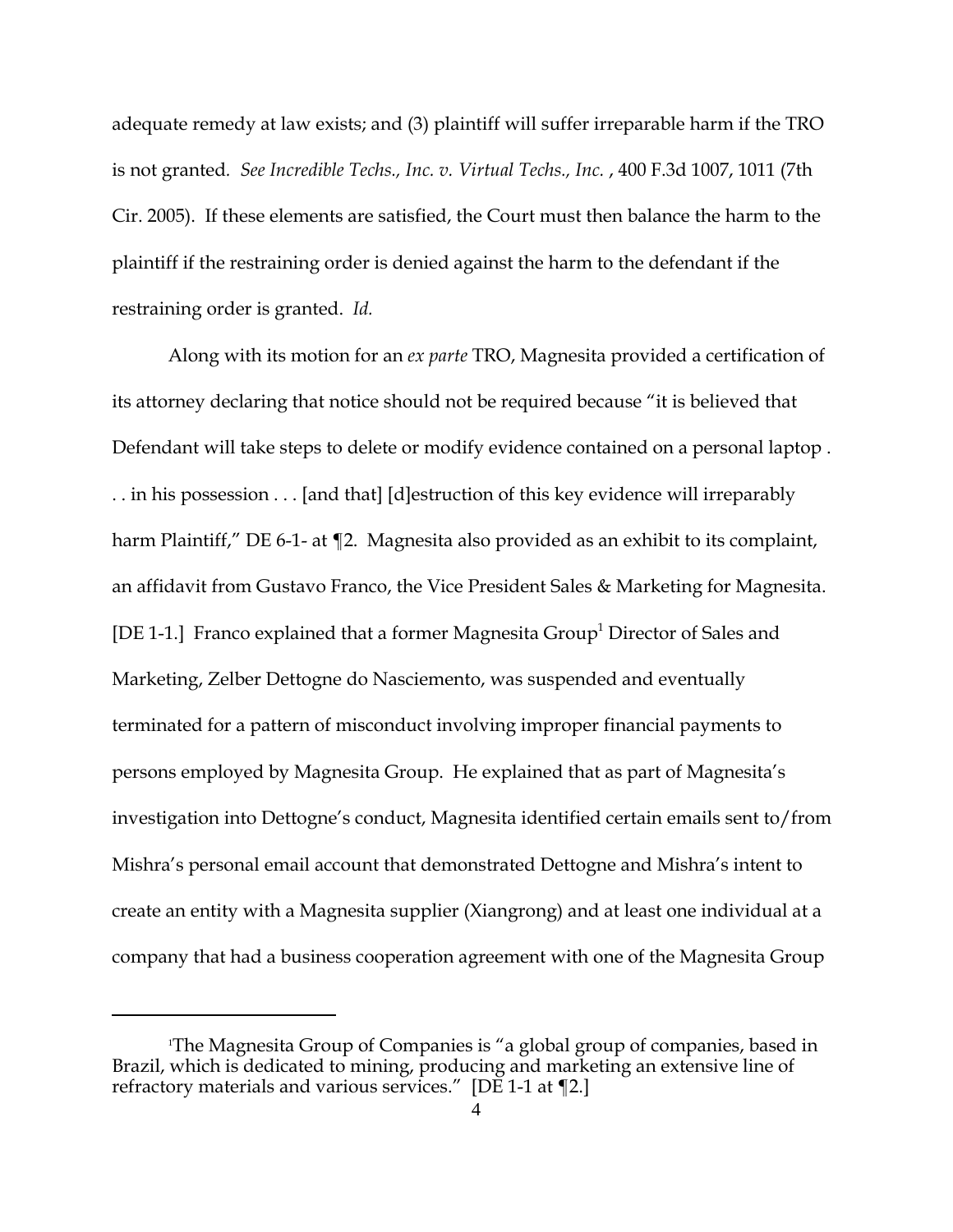Companies (that company being ACIS) to compete with Magnesita and the Magnesita Group. [*Id.* at ¶¶4-9.]

More specifically, Franco's affidavit quotes a series of emails, attached as exhibits to the affidavit, indicating that Mishra, Dettogne, and representatives from ACIS and Xingrong planned a meeting at a hotel in Hammond, Indiana during the week of December 19, 2016 to discuss potential refractory business ventures independent of Magnesita. [*Id.* at ¶10.] In an email from Dettogne sent to Wang Yong of ACIS and Mishra, Dettogne listed several discussion points for the "kick-off meeting" including:

- Discussion of the business plan;
- Presentation of the market intelligence and market strategies;
- Alignment of the business model between Producer and Prime Refractories;
- Sales and technical training in refractories;
- Discussion of structure . . in the main region in order to move aggressively in the market.

[*Id.* at **[11.]** Mishra evidently was pleased with the email setting the agenda for the "kick off meeting." Here's what he said in reply: "I am very happy to read the e-mail and warmly welcome you to our inaugural meeting in Chicago." [*Id.* at ¶12.] He went on to note that he invited Fan Xiaoming, CEO of Xiangrong, to join the meeting and offered to help with hotel reservations. [*Id.*] There's more. On December 15, 2016, Wang Yong sent an email to Mishra stating, "I have just finished company registration paper with [Dettogne] in JAFZO using your passport copies," and that he would arrive in Chicago December 19, 2016 and asked that he be booked in the same hotel as Fan Xiaoming. [*Id.* at ¶13.]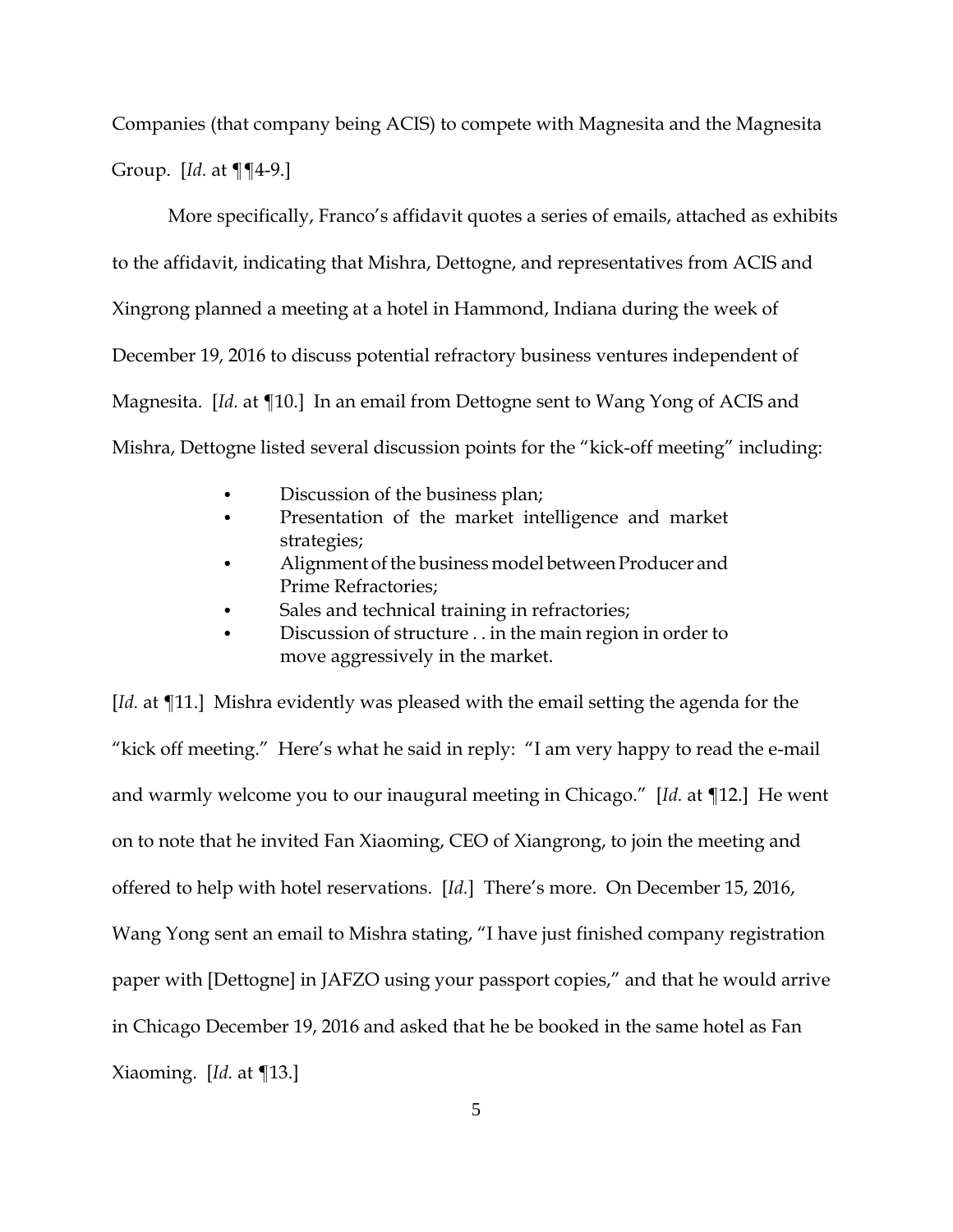Based on this evidence, Magnesita reasonably believed that it potentially had a rogue employee who was scheming to harm its business interest and it, therefore, requested an *ex parte* TRO on December 19, 2016. In its motion, Magnesita sought to preserve the data on Mishra's devices, both his personal laptop that he also used for business purposes and his cell phone, stating that it would like to obtain the devices and create a digital image of them to avoid the risk of deletion or usage and to preserve the status quo. [DE 3; DE 45 at 2-3.] It also sought to restrain Mishra from violating both the Defend Trade Secrets Act and his employment agreement by disseminating confidential trade secrets. [*Id.*]

I acknowledged at the *ex parte* TRO hearing that "I have to be extra vigilant in making sure I am protecting the interest of the party that's not present." [DE 45 at 2.] At that hearing, I denied the TRO as to Mishra's cell phone because the Franco affidavit and briefing was silent as to concerns regarding Mishra's cell phone. [*Id.* at 9-10.] In addition, I expressed my concern about the seizure of the laptop because it was used for both business and *personal* purposes and would potentially contain personal information. [*Id.* at 4-5.] At the *ex parte* TRO hearing, I contemplated several options to deal with the laptop, including allowing Magnesita to confiscate the laptop and have it imaged, sending the U.S. Marshal to seize the laptop to be placed in court custody, or only issuing an order telling Mishra not to disseminate or destroy any material on the laptop and asking him to bring the laptop to a hearing a couple of days later. [*Id.* at 5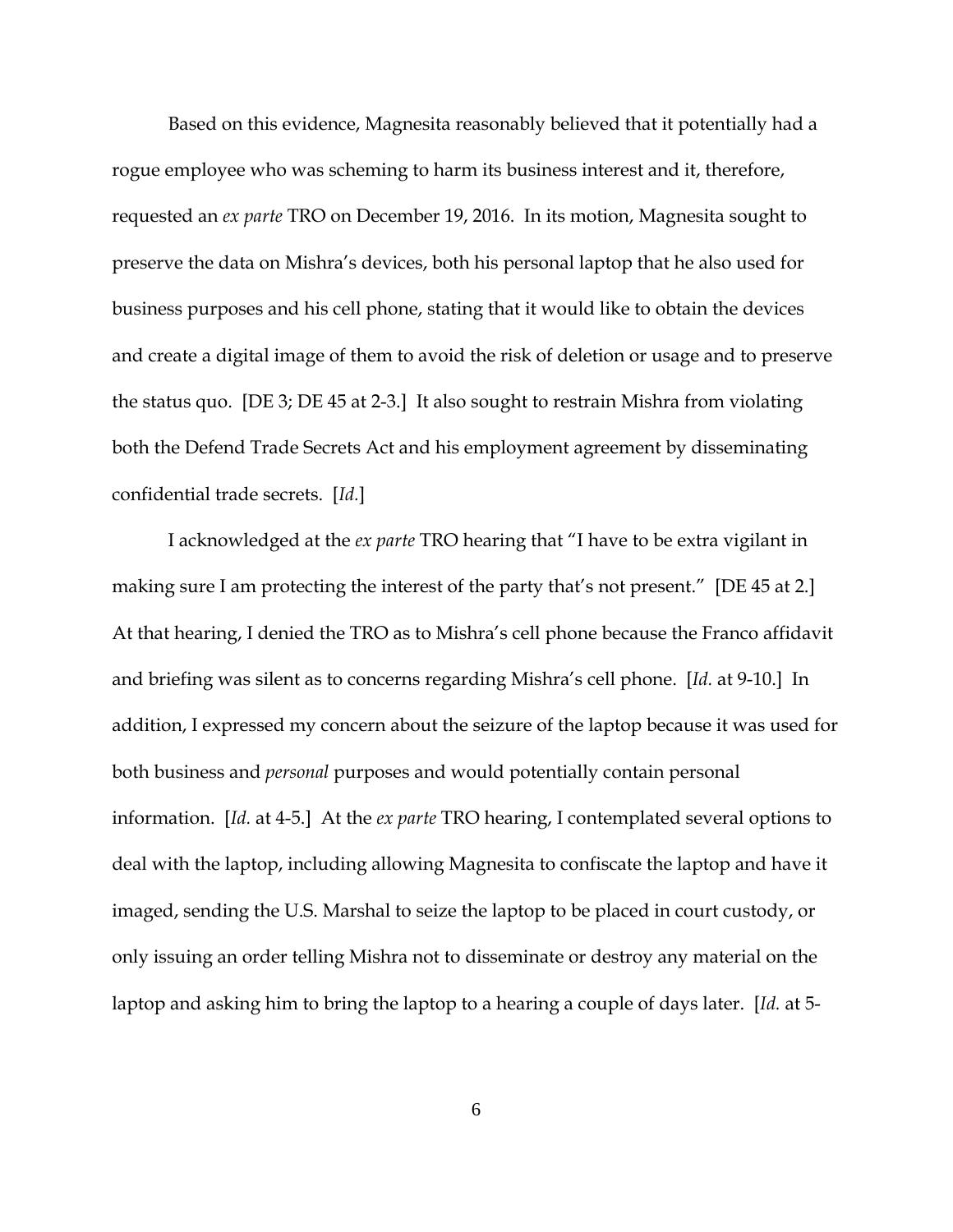7.] In conducting this analysis, I noted that "I have to try to devise the most narrow relief to achieve the objectives that the injunction is trying to achieve." [*Id.* at 8.]

After reviewing the evidence and hearing from Magnesita's counsel at the *ex parte* TRO hearing, I found the Magnesita met the requirements for the issuance of an *ex parte* TRO under Rule 65(b). [*Id.* at 11.] As I explained at the hearing, I found that Magnesita demonstrated a likelihood of success on the merits by presenting evidence that Mishra, a Magnesita Vice President in possession of Magnesita's confidential trade secrets, was in contact with a former Magnesita employee and Wang Yong, a CEO of a company in a similar business to Magnesita, and it appeared that meetings had been arranged and were being conducted to discuss the possibility of a new venture between the three gentlemen in violation of Mr. Mishra's employment agreement. [*Id.* at 12.] As I stated on the record, "[t]hose e-mails strike me as strong evidence of a likelihood that trade secrets are going to be exchanged and used by the defendant and disseminated to potentially this new venture that is ostensibly being formed." [*Id.* at 12-13.]

I also found that "there would be no remedy at law if the computer that's at issue here is not obtained" and that "there is a high likelihood that material would be disseminated . . . and that's irreparable harm as I see it." [*Id.* at 13.] In balancing the harms, I found that the *ex parte* TRO that I would ultimately issue would cause modest harm to Mishra. Rather than involve the U.S. Marshal Service, and the potential reputational damage caused by them seizing Mishra's personal property at his place of employment, I ordered Mishra to turn over to Magnesita's counsel his personal laptop,

7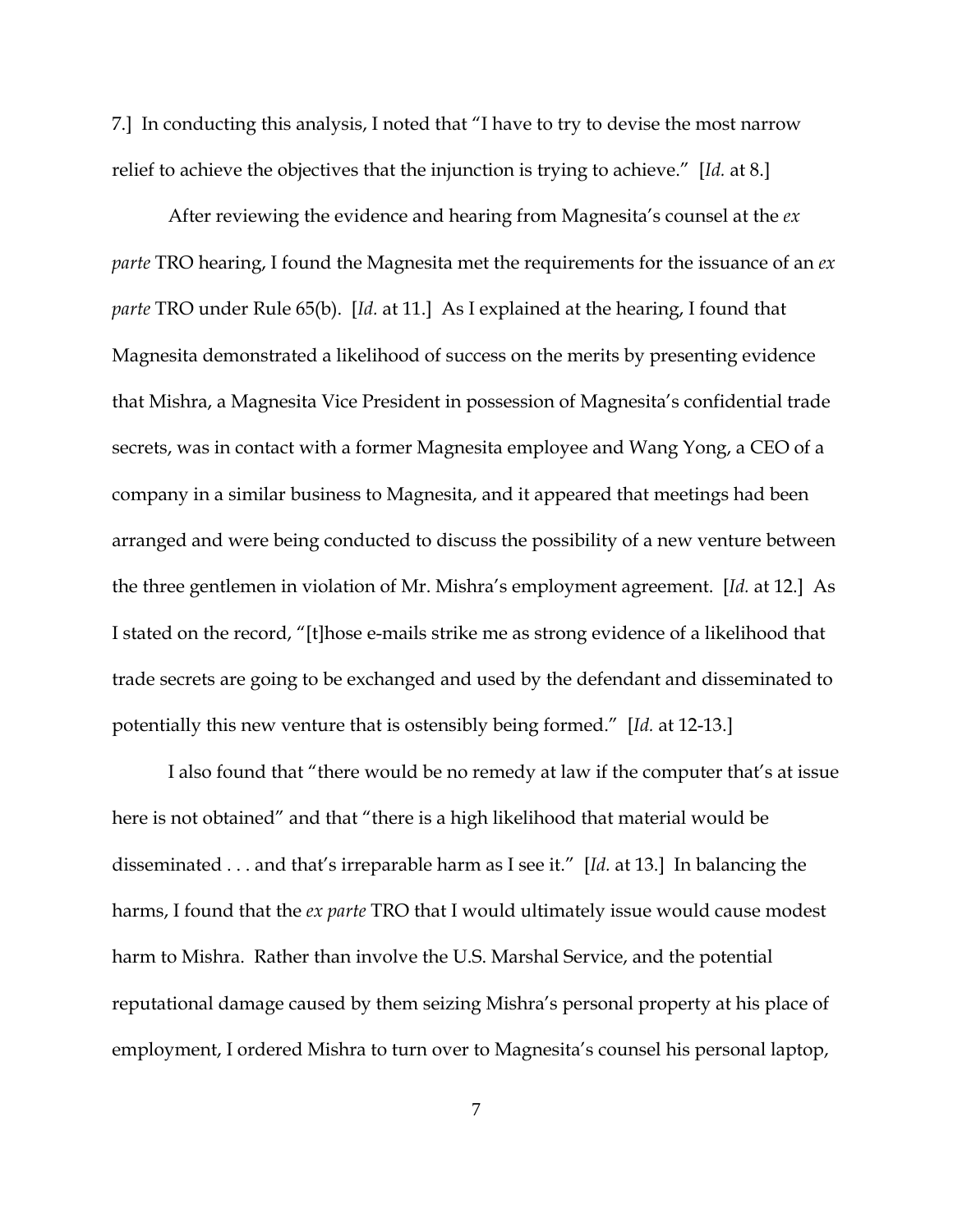which Magnesita would immediately deliver to the Clerk of Court to be secured. [DE 10 at 3.] To ensure the protection of Mishra's privacy, I ordered that "Magnesita shall not review any of the contents of the laptop prior to delivering it to the Clerk of Court." [*Id.*] In order to provide Mishra a way to expeditiously address any issues regarding the *ex parte* TRO, discuss the disposition of the laptop and potential appointment of a Special Master to image the laptop, and set a date for a preliminary injunction, I ordered the parties to appear at an in person hearing two days after I issued the *ex parte* TRO. [*Id.*] Finally, I noted at the *ex parte* TRO hearing "[t]here is, of course, a public interest that trade secrets and proprietary information remains private and remains the property of the people who own it," which militated in favor of issuing the *ex parte* TRO. [DE 45 at 14-15.]

Mishra's challenges to the validity of the *ex parte* proceedings and TRO fail. First, Mishra's challenge to the validity of the *ex parte* proceedings, DE 40 at 5-6, fails because the requirements of Rule 65(b)(1)(B) for issuing a TRO without notice were met by the certification of Magnesita's attorney that notice should not be required because "it is believed that Defendant will take steps to delete or modify evidence contained on a personal laptop . . . in his possession . . . [and that] [d]estruction of this key evidence will irreparably harm Plaintiff," which I found particularly persuasive given the additional evidence provided in Franco's affidavit and attached emails regarding Mishra's activities. [DE 6-1- at ¶2.] Second, Mishra's challenge to the scope of the TRO, DE 40 at 7, fails because the relief it grants is narrowly tailored to the purpose of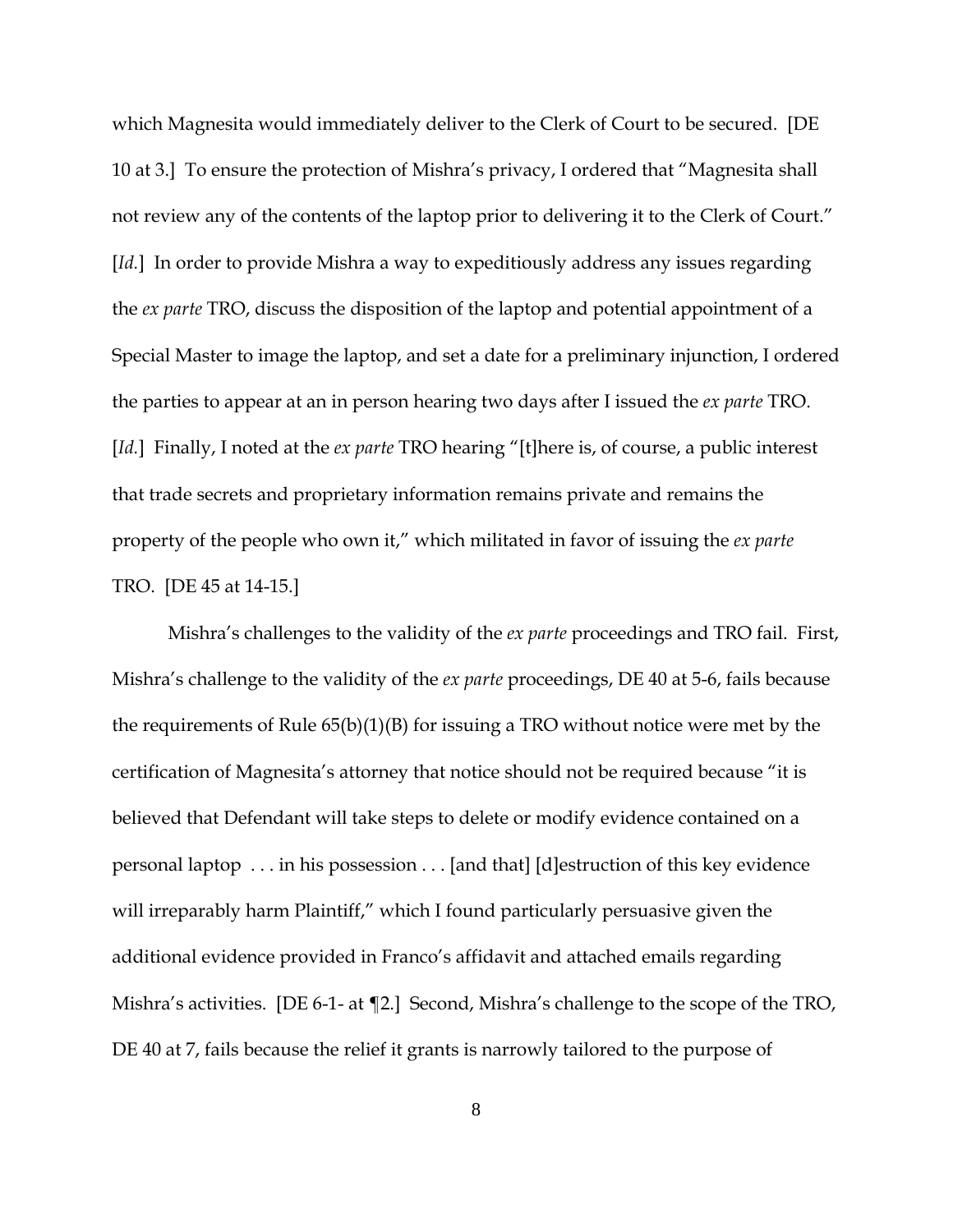preserving the status quo and preventing irreparable harm until a hearing can be held. As is clear from the record, I considered both broader and narrower constructions of the TRO, DE 45 at 5-8, DE 49 at 3-4, and, taking Mishra's privacy interest, Magnesita's business interest, and the public interest in protection of trade secrets into consideration, ultimately concluded that the middle ground, which ordered a seizure of Mishra's laptop but left it in secured custody of the Court, best achieved the goal of maintaining the status quo by preventing the dissemination of trade secrets and the destruction of evidence.

Mishra challenges the facial validity of the TRO, claiming that it neglects to describe the injury and state why it is irreparable. [DE 40 at 7.] That's incorrect. The TRO states that "for the reasons stated on the record" Magnesita "has suffered injury and will continue to suffer irreparable injury" because "Mishra has utilized and/or threatens to utilize Magnesita's confidential and trade secret information without Magnesita's knowledge or consent." [DE 10 at 1-2.] It explains that "Magnesita's losses are not yet fully known or readily calculable." [*Id.* at 2.] While I understand that Mishra wishes that this explanation was more robust, it is sufficient to meet the standard established in Rule 65(b)(2), especially given the additional detail provided in the record. *See American Can Co. v. Mansukhani*, 742 F.2d 314, 325 (7th Cir. 1984) ("The requirements of Rule 65(b) need not be burdensome when there is truly a need to proceed *ex parte*. The requirements at issue here demand only that the judge issuing the

9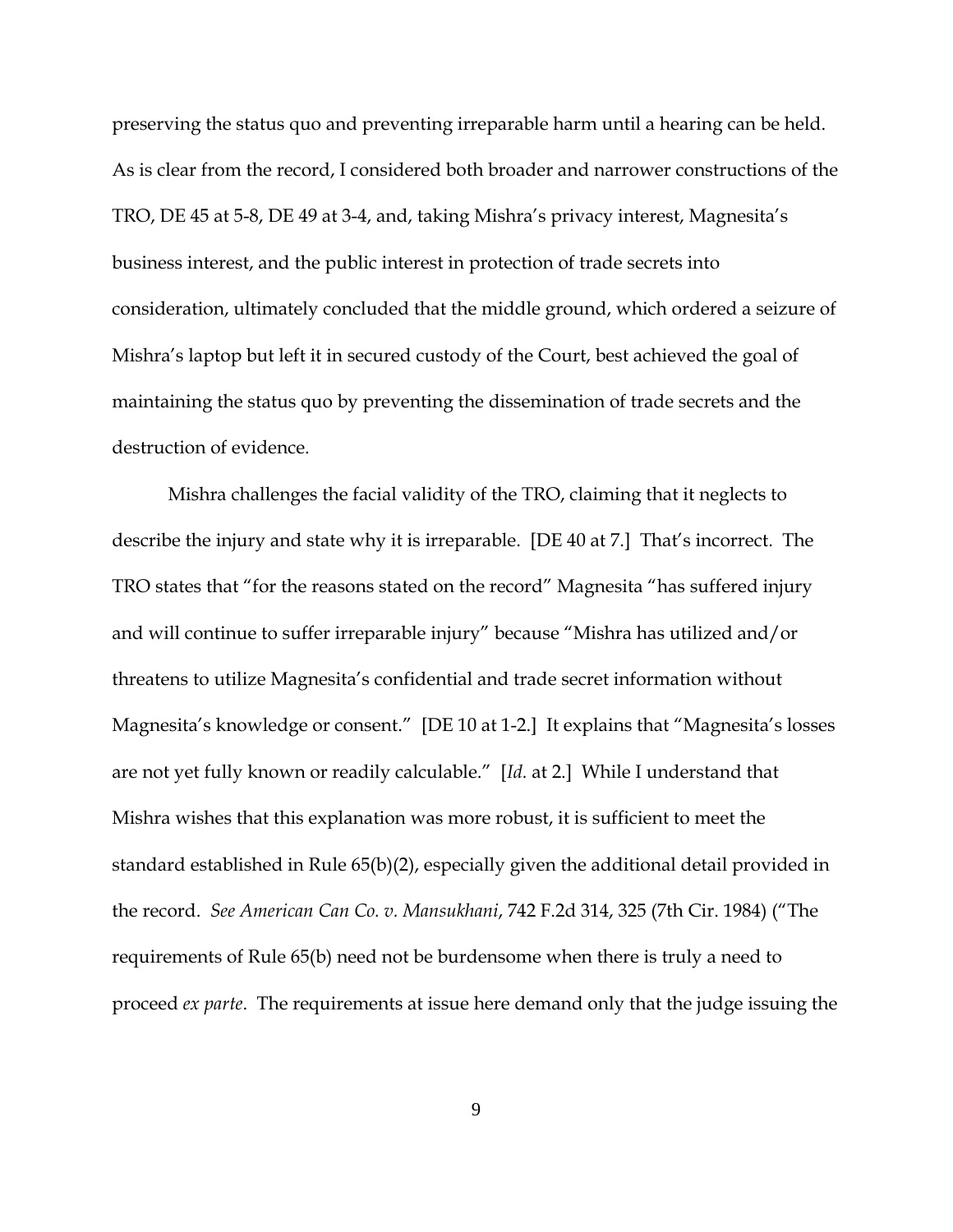order articulate, and thus carefully consider, both the need for the restraining order and the need for proceeding ex parte.").

Mishra now asks me to undo what I did at the *ex parte* hearing. To achieve that result, he filed the motion to dissolve the TRO and also requested an immediate hearing. He received that hearing two days later, on February 1, 2017. [DE 43.] Mishra testified at that hearing. The sum and substance of his testimony was that inferences that I drew from the evidence presented to me at the *ex parte* hearing were incorrect. He said that there was an entirely benign reason for him to be discussing the creation of a potentially competitive company with a terminated Magnesita employee, a Magnesita supplier, and a Magnesita competitor and arranging a local "kickoff meeting" via private email. I am not convinced.

In explaining his relationship with the individuals listed in the emails, Mishra testified that Xiaoming is a personal friend of his and that Mishra became friends with Dettogne after he joined Magnesita in February 2014 and they had both a professional relationship and personal friendship. [DE 47 at 14-15.] Mishra testified that when news of Magnesita's merger with RHI, the company from which Magnesita hired Mishra, was announced in October 2016, Dettogne, who was living in Dubai, was worried he might lose his job and was concerned that if he did, he would lose his residency work permit in Dubai and would have to leave, removing his daughter from school in Dubai. [*Id.* at 19.] Mishra testified that the project referenced in the emails, the "Prime Project," was a company that Dettogne was thinking of forming so that he could be issued a residency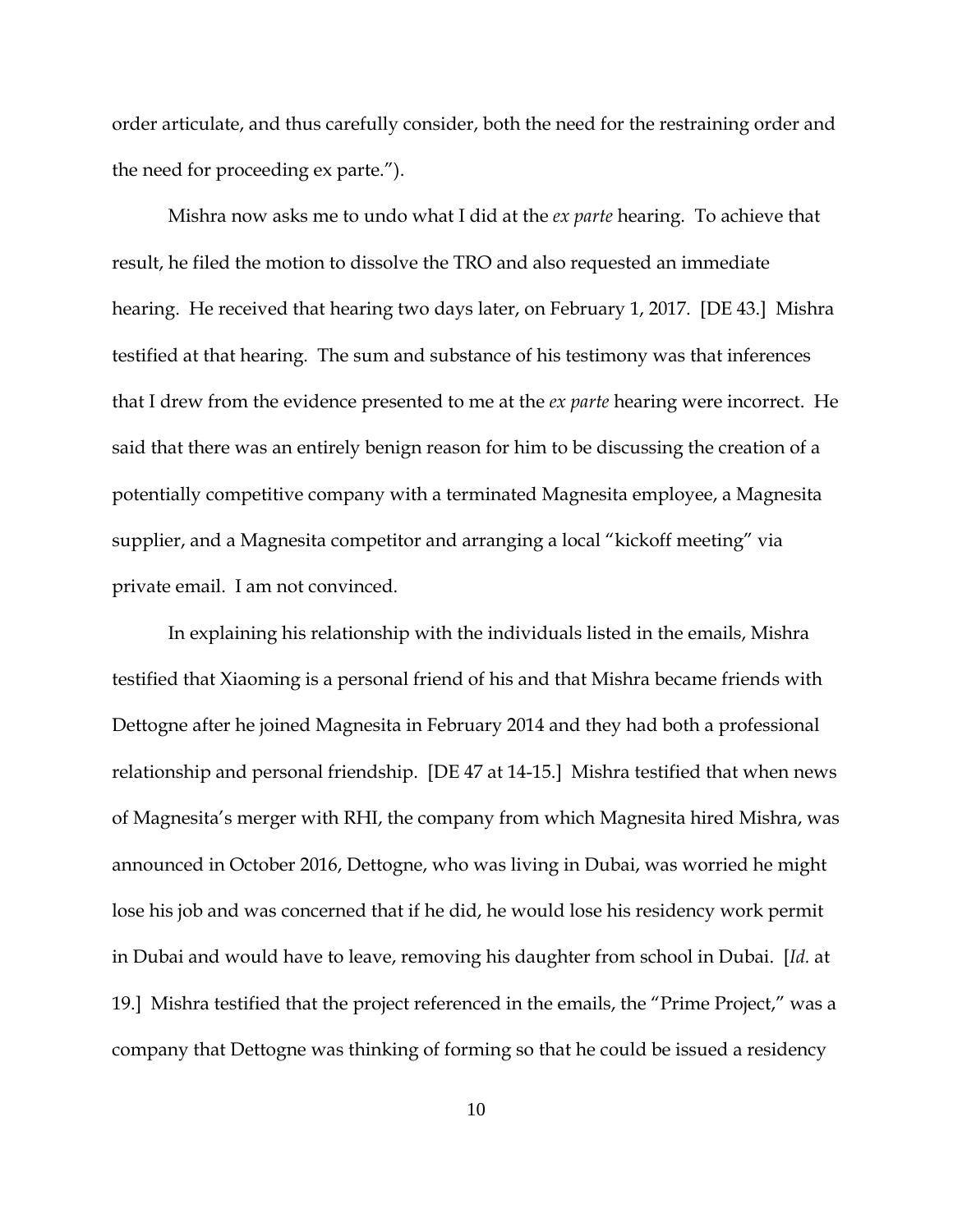work permit to continue to stay in Dubai. [*Id.* at 19-20.] Mishra clarified on crossexamination that the company was an insurance plan for Dettogne through which he could start selling materials, including refractories, and it could have been competitive with Magnesita. [*Id.* at 33.]

Mishra testified that Dettogne was of the opinion that he, Mishra, Xiaoming, and Wang would be members of this company, but Mishra says this was a misunderstanding that he clarified later on. [*Id.* at 20.] Mishra testified that the "kickoff" meeting that was supposed to take place on December 19, 2016 never took place and explained that when he saw the email on December 15, 2016 stating that the company had been registered using his passport, he called Dettogne and told him that he did not want to be part of the company. [*Id.* at 22-23.] Mishra testified that Dettogne told him that the company was never registered, which is why he cancelled his trip to the United States. [*Id.*]

Mishra went on to testify, however, the Xiaoming came to the United States on December 18, 2016, but not for anything involving the Prime Project. [*Id.* at 24.] Yet the two met at Mishra's counsel's office during Xiaoming's visit to take care of some legal issues with Xiaoming's business. [*Id.* at 25.] On cross-examination, Mishra admitted that he brought three gentlemen including Wang and Xiaoming to his Magnesita office on December 20, 2016, explaining that they needed to check out of their hotel and needed some place to store their luggage. [*Id.* at 40-41.] He testified that Wang left to go shopping, but Mishra took Xiaoming and the other gentleman, Brian Guo, to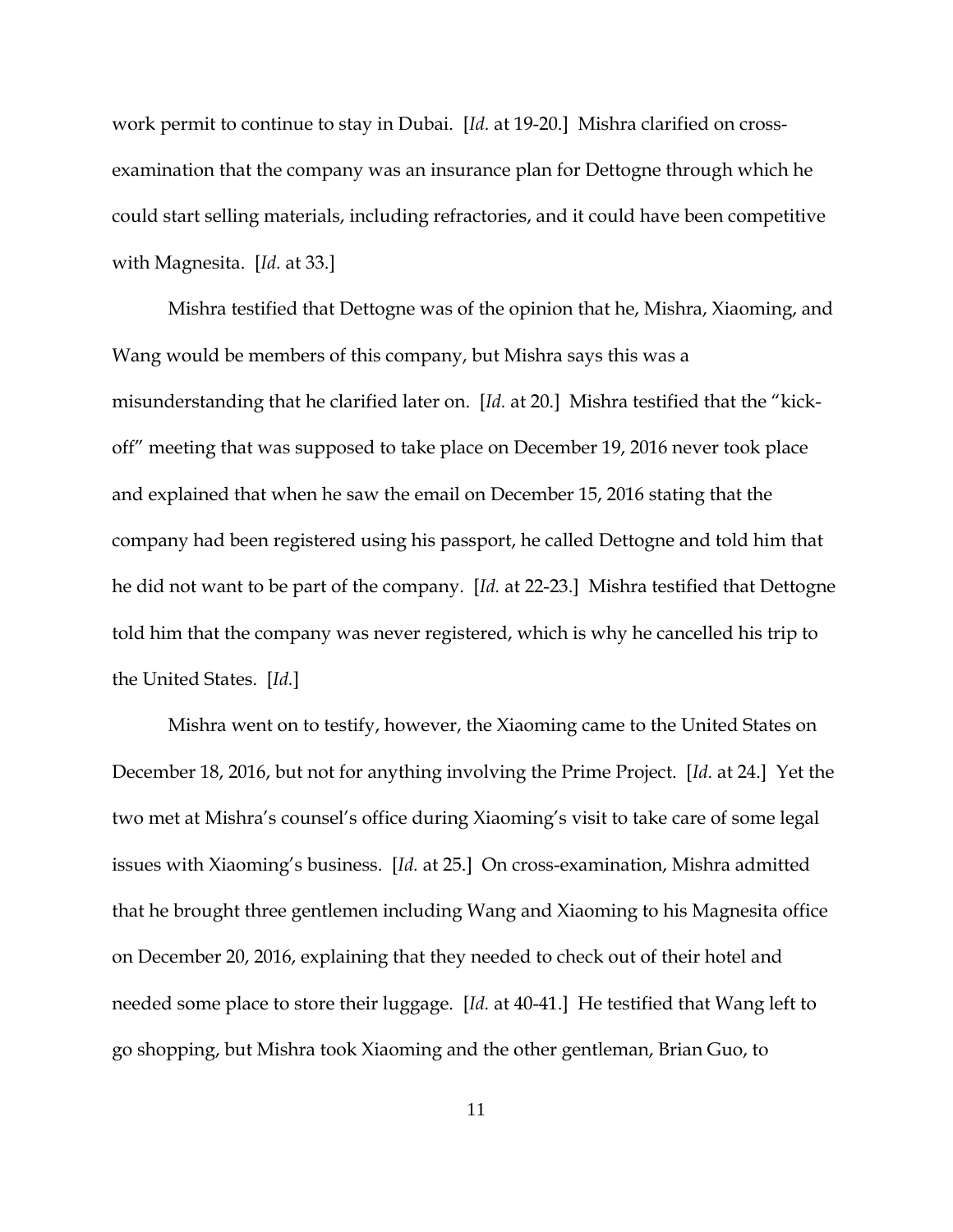Mishra's counsel's office. [*Id.* at 41.] From Mishra's counsel's office, Mishra, Xiaoming, and Guo left to pick up Wang and the four gentlemen drove to Chicago. [*Id.* at 41-42.]

I find Mishra's testimony far from persuasive. He admitted that as an employee of Magnesita, he had confidential and trade secret-type information available to him. [*Id.* at 27.] He also admitted that he was aware that the new company being formed by Dettogne was potentially competitive with Magnesita, which Mishra seemed excited about until, allegedly, he learned that it was registered under his name. I also find it concerning that, despite the fact that Dettogne cancelled his trip to the United States, Wang and Xiaoming did not and met not only with Mishra, but, at least in the case of Xiaoming, with Mishra's attorney. While Mishra claims that he just wanted to help Dettogne and his daughter stay in Dubai, that does not blind me to the fact that the mechanism by which he was doing so was a potential competitor with Magnesita with which Mishra was able to share Magnesita's trade secrets. And while Mishra repeatedly testified that Prime Project was never a registered company and, to him, was "just an imagination," that is not enough to assuage my concerns. [*Id.* at 38.] My decision at this point is, of course, preliminary. Ultimately, it will be up to a jury to decide whether Mishra's actions were entirely harmless or whether he was in fact scheming against his employer.

As a final matter, at the February 1, 2016 hearing on Mishra's motion, Mishra's counsel requested that either Magnesita or the Special Master post bond if Mishra's laptop is to be imaged because of the risk that some of his personal information such as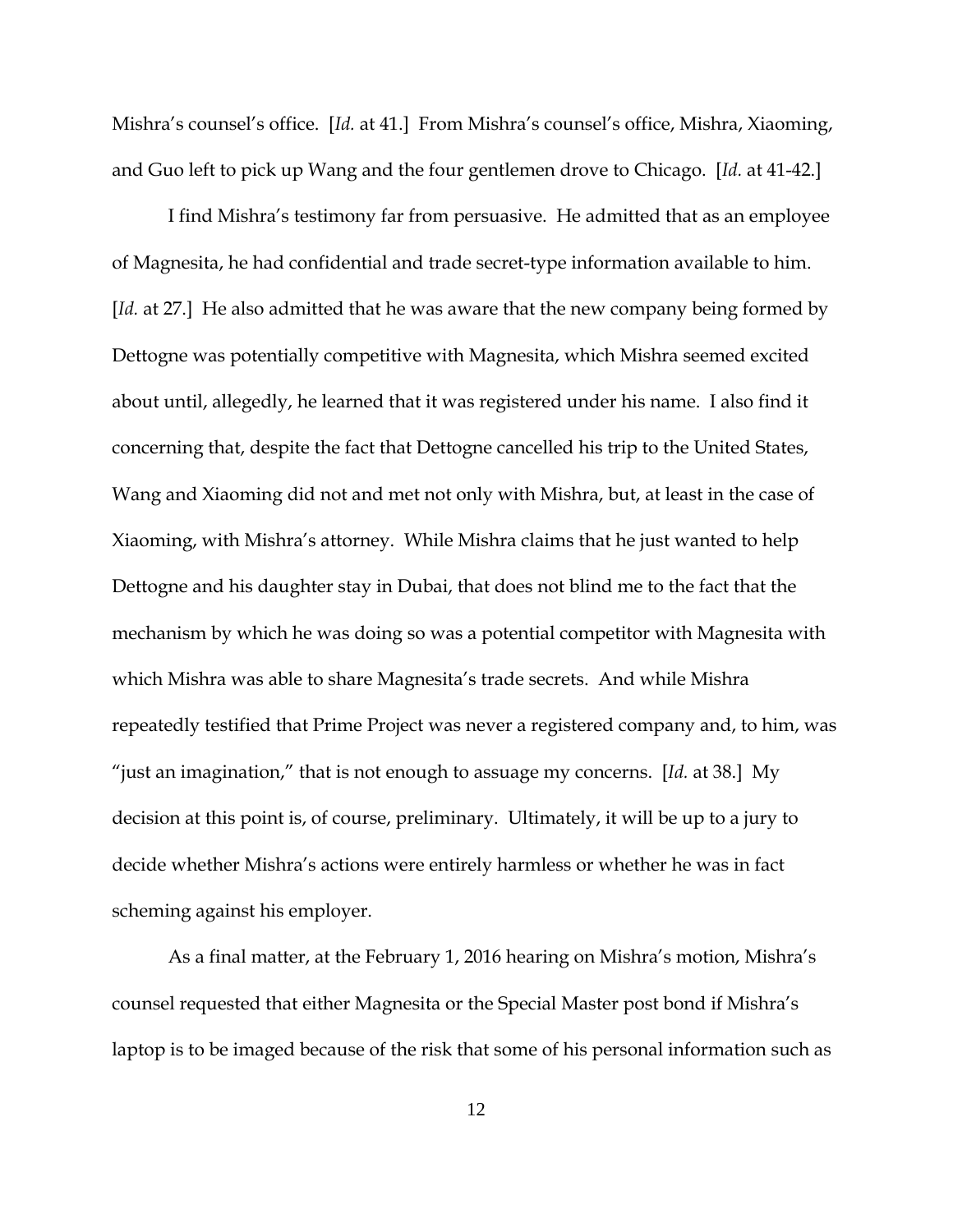his bank account information and credit card information may fall into the wrong hands because the device on which the image of his laptop is stored is at some point connected to the Internet. [DE 47 at 51.] Specifically, he requested a bond for Mishra's entire financial identity. [*Id.*] I denied his request. First of all, Mishra's counsel cited no support for his request for bond in these circumstances. Secondly, his concern is somewhat unreasonable given that the Special Master is operating at the Court's discretion and working on a closed system, which poses a much lower risk of this type of exposure than Mishra's everyday online activities on his laptop. Finally, while Rule 65(c) contemplates payment of a security, it does not encompass the protection that Mishra's counsel requested. Rule 65(c) states that a TRO may only be issued "if the movant gives security in an amount that the court considers proper to pay the costs and damages sustained by any party found to have been wrongfully enjoined or restrained." Here, Mishra suffers no costs or damages if it is found that his laptop was improperly seized or imaged. Mishra's laptop will be returned to him as soon as it is imaged, and the delay in its return has been caused by Mishra's repeated challenges to the imaging of the laptop. Furthermore, if it is found that Mishra's laptop was improperly seized or imaged, the Special Master will be ordered to destroy the image of Mishra's laptop.

ACCORDINGLY, for the reasons stated on the record and in this Opinion, Defendant Surendra Mishra's Rule 65(b)(4) Motion to Dissolve *Ex Parte* Temporary Restraining Order and for an Immediate Hearing, DE 39, is **DENIED**.